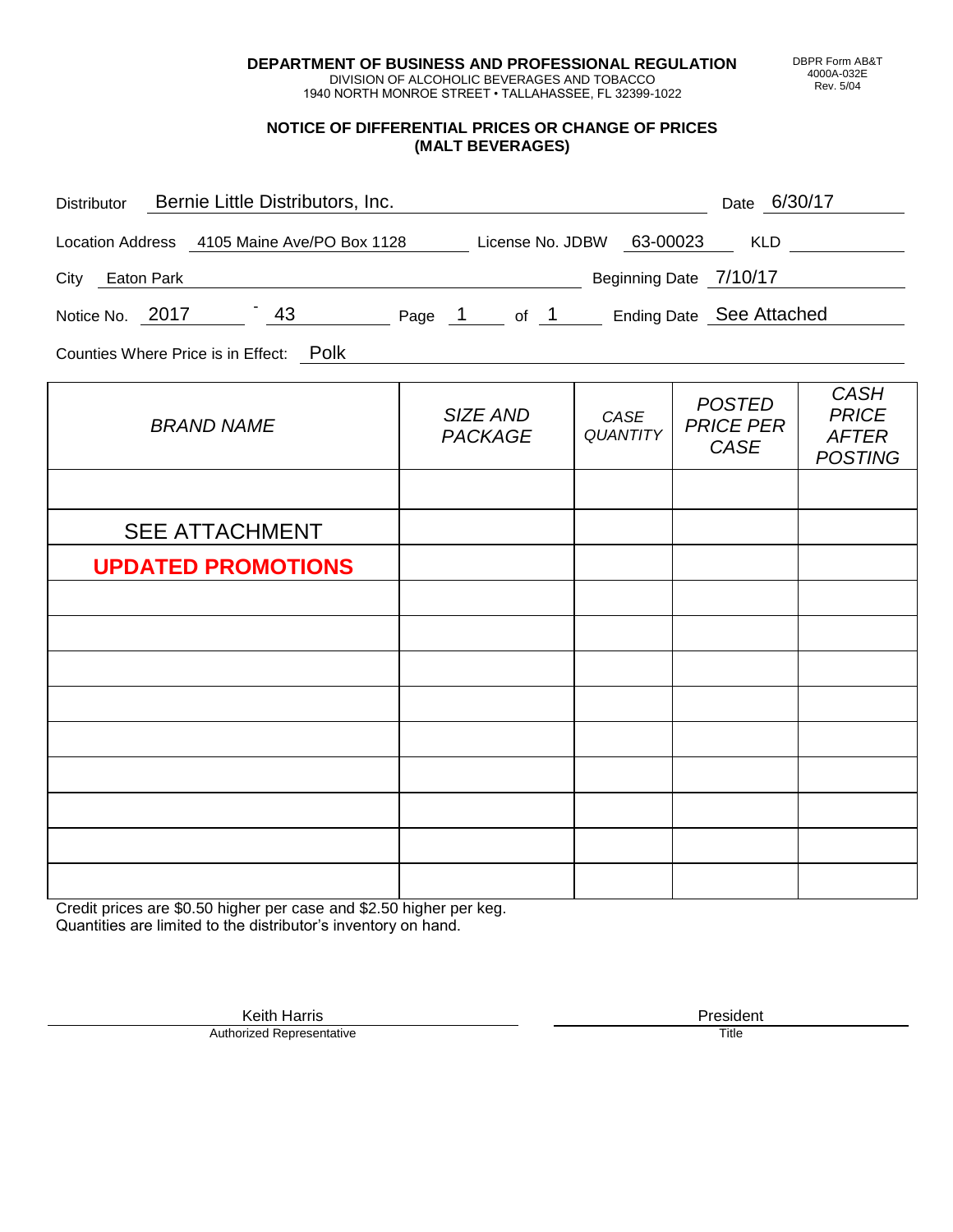|                                                                                   |                                                    |                      |                      |                | Posted Frontline |                |            |         |
|-----------------------------------------------------------------------------------|----------------------------------------------------|----------------------|----------------------|----------------|------------------|----------------|------------|---------|
| <b>Brands</b>                                                                     | Package                                            | Start                | Stop                 | Price          | Price            | Qty            | Premise    | Comment |
| Bud, Bud Lt                                                                       | 24/8oz Can                                         | 06/26/17             | 08/06/17             | 11.40          | 13.25            | $20+$          | Off        |         |
| Bud & Bud Lt                                                                      | 24/8oz Can 2/12                                    | 06/26/17             | 08/06/17             | 13.10          | 13.60            | $5-19$         | Off        |         |
| Bud & Bud Lt                                                                      | 24/8oz Can 2/12                                    | 06/26/17             | 08/06/17             | 12.20          | 13.60            | $20+$          | Off        |         |
| Michelob Ultra                                                                    | 24/8oz Can 2/12                                    | 06/26/17             | 08/06/17             | 13.50          | 14.45            | $5-19$         | Off        |         |
| Michelob Ultra                                                                    | 24/8oz Can 2/12                                    | 06/26/17             | 08/06/17             | 12.20          | 14.45            | $20+$          | Off        |         |
| Michelob Ultra                                                                    | 24/8oz Can                                         | 06/26/17             | 08/06/17             | 12.70          | 14.35            | $5-19$         | Off        |         |
| Michelob Ultra                                                                    | 24/8oz Can                                         | 06/26/17             | 08/06/17             | 11.40          | 14.35            | $20+$          | Off        |         |
| Brands & Packages above may be mixed and matched to achieve qty                   |                                                    |                      |                      |                |                  |                |            |         |
| Bud, Bud Lt                                                                       | 24/8oz Can                                         | 08/07/17             | 08/20/17             | 11.40          | 13.25            | $20+$          | Off        |         |
| Bud & Bud Lt                                                                      | 24/8oz Can 2/12                                    | 08/07/17             | 08/20/17             | 13.10          | 13.60            | $5-9$          | Off        |         |
| Bud & Bud Lt                                                                      | 24/8oz Can 2/12                                    | 08/07/17             | 08/20/17             | 11.70          | 13.60            | $10+$          | Off        |         |
|                                                                                   |                                                    |                      |                      |                |                  |                |            |         |
| Michelob Ultra<br>Michelob Ultra                                                  | 24/8oz Can 2/12<br>24/8oz Can 2/12                 | 08/07/17<br>08/07/17 | 08/20/17<br>08/20/17 | 13.50<br>11.70 | 14.45<br>14.45   | $5-9$<br>$10+$ | Off<br>Off |         |
|                                                                                   |                                                    |                      |                      |                |                  |                |            |         |
| Michelob Ultra                                                                    | 24/8oz Can                                         | 08/07/17             | 08/20/17             | 12.70          | 14.35            | $5-19$         | Off        |         |
| Michelob Ultra<br>Brands & Packages above may be mixed and matched to achieve qty | 24/8oz Can                                         | 08/07/17             | 08/20/17             | 11.40          | 14.35            | $20+$          | Off        |         |
|                                                                                   |                                                    |                      |                      |                |                  |                |            |         |
| Bud, Bud Lt                                                                       | 24/8oz Can                                         | 08/21/17             | 10/01/17             | 11.40          | 13.25            | $20+$          | Off        |         |
| Bud & Bud Lt                                                                      | 24/8oz Can 2/12                                    | 08/21/17             | 10/01/17             | 13.10          | 13.60            | $5-19$         | Off        |         |
| Bud & Bud Lt                                                                      | 24/8oz Can 2/12                                    | 08/21/17             | 10/01/17             | 12.20          | 13.60            | $20+$          | Off        |         |
| Michelob Ultra                                                                    | 24/8oz Can 2/12                                    | 08/21/17             | 10/01/17             | 13.50          | 14.45            | $5-19$         | Off        |         |
| Michelob Ultra                                                                    | 24/8oz Can 2/12                                    | 08/21/17             | 10/01/17             | 12.20          | 14.45            | $20+$          | Off        |         |
| Michelob Ultra                                                                    | 24/8oz Can                                         | 08/21/17             | 10/01/17             | 12.70          | 14.35            | $5-19$         | Off        |         |
| Michelob Ultra                                                                    | 24/8oz Can                                         | 08/21/17             | 10/01/17             | 11.40          | 14.35            | $20+$          | Off        |         |
| Brands & Packages above may be mixed and matched to achieve qty                   |                                                    |                      |                      |                |                  |                |            |         |
| Bud, Bud Lt, Select, Select 55                                                    | 24/12oz Can/LNR 4/6                                | 06/26/17             | 07/02/17             | 21.60          | 23.80            | $10+$          | Off        |         |
| Michelob, Michelob Lt, Michelob Amberbock                                         | 24/12oz LNNR 4/6                                   |                      |                      |                |                  | $10+$          | Off        |         |
| Brands & Packages above may be mixed and matched to achieve qty                   |                                                    | 06/26/17             | 07/02/17             | 21.60          | 24.55            |                |            |         |
| <b>Land Shark</b>                                                                 | 24/12oz LNNR 4/6                                   | 06/26/17             | 07/02/17             | 15.85          | 24.55            | $10+$          | Off        |         |
|                                                                                   |                                                    |                      |                      |                |                  |                |            |         |
| Bud, Bud Lt, Select, Select 55                                                    | 24/12oz Can/LNR 4/6                                | 07/03/17             | 09/30/17             | 21.60          | 23.80            | $10+$          | Off        |         |
| Michelob, Michelob Lt, Michelob Amberbock                                         | 24/12oz LNNR 4/6                                   | 07/03/17             | 09/30/17             | 21.60          | 24.55            | $10+$          | Off        |         |
| Land Shark                                                                        | 24/12oz LNNR 4/6                                   | 07/03/17             | 09/30/17             | 21.60          | 24.55            | 10-111         | Off        |         |
| Land Shark                                                                        | 24/12oz LNNR 4/6                                   | 07/03/17             | 09/30/17             | 20.25          | 24.55            | $112+$         | Off        |         |
| Brands & Packages above may be mixed and matched to achieve qty                   |                                                    |                      |                      |                |                  |                |            |         |
| Bud, Bud Lt                                                                       | 24/16oz Can 6/4                                    | 09/12/16             | 09/30/17             | 22.65          | 25.65            | $5+$           | On & Off   |         |
| Brands & Packages above may be mixed and matched to achieve qty                   |                                                    |                      |                      |                |                  |                |            |         |
| Bud. Bud Lt                                                                       | 24/16oz Can 3/8                                    | 07/10/17             | 07/23/17             | 19.45          | 25.20            | $25+$          | Off        |         |
|                                                                                   |                                                    |                      |                      |                |                  |                |            |         |
| Michelob Ultra<br>Brands & Packages above may be mixed and matched to achieve qty | 24/16oz Can 3/8                                    | 07/10/17             | 07/23/17             | 19.45          | 27.10            | $25+$          | Off        |         |
|                                                                                   |                                                    |                      |                      |                |                  |                |            |         |
| Bud, Bud Lt                                                                       | 24/16oz Can 3/8                                    | 09/04/17             | 09/17/17             | 19.45          | 25.20            | $25+$          | Off        |         |
| Michelob Ultra                                                                    | 24/16oz Can 3/8                                    | 09/04/17             | 09/17/17             | 19.45          | 27.10            | $25+$          | Off        |         |
| Brands & Packages above may be mixed and matched to achieve qty                   |                                                    |                      |                      |                |                  |                |            |         |
|                                                                                   |                                                    |                      |                      |                |                  |                |            |         |
| Bud, Bud Lt<br>Brands & Packages above may be mixed and matched to achieve qty    | 24/16oz Can                                        | 09/12/16             | 09/30/17             | 20.90          | 27.60            | $30+$          | Off        |         |
|                                                                                   |                                                    |                      |                      |                |                  |                |            |         |
| Bud, Bud Lt, Select & Select 55                                                   | 18pk/12oz Can & LNNR                               | 09/12/16             | 09/30/17             | 14.80          | 16.90            | $20+$          | Off        |         |
| Brands & Packages above may be mixed and matched to achieve qty                   |                                                    |                      |                      |                |                  |                |            |         |
| Bud, Bud Lt, Select & Select 55                                                   | 24/12oz LNNR 2/12                                  | 09/12/16             | 09/30/17             | 21.55          | 22.50            | $10+$          | On         |         |
| Brands & Packages above may be mixed and matched to achieve qty                   |                                                    |                      |                      |                |                  |                |            |         |
|                                                                                   |                                                    |                      |                      |                |                  |                |            |         |
| Bud, Bud Lt, Select & Select 55<br>Bud, Bud Lt, Select & Select 55                | 24/12oz Can & LNNR 2/12<br>24/12oz Can & LNNR 2/12 | 06/22/17<br>06/22/17 | 07/04/17<br>07/04/17 | 21.55<br>17.80 | 22.50<br>22.50   | 10-49<br>$50+$ | Off<br>Off |         |
|                                                                                   |                                                    |                      |                      |                |                  |                |            |         |
| Bud, Bud Lt                                                                       | 24/16oz CALNR 3/8                                  | 06/22/17             | 07/04/17             | 25.45          | 27.60            | $1+$           | Off        |         |
| Mich, Mic Lt, Ultra, Ultra Amber, Amberbock & Ultra                               |                                                    |                      |                      |                |                  |                |            |         |
| Lime Cactus                                                                       | 24/12oz Can/LNNR 2/12                              | 06/22/17             | 07/04/17             | 23.90          | 24.85            | 5-49           | Off        |         |
| Mich, Mic Lt, Ultra, Ultra Amber, Amberbock & Ultra                               |                                                    |                      |                      |                |                  |                |            |         |
| <b>Lime Cactus</b>                                                                | 24/12oz Can/LNNR 2/12                              | 06/22/17             | 07/04/17             | 17.80          | 24.85            | $50+$          | Off        |         |
| Michelob Ultra                                                                    | 24/16oz CALNR 3/8                                  | 06/22/17             | 07/04/17             | 35.85          | 37.25            | $5+$           | Off        |         |
| Brands & Packages above may be mixed and matched to achieve qty                   |                                                    |                      |                      |                |                  |                |            |         |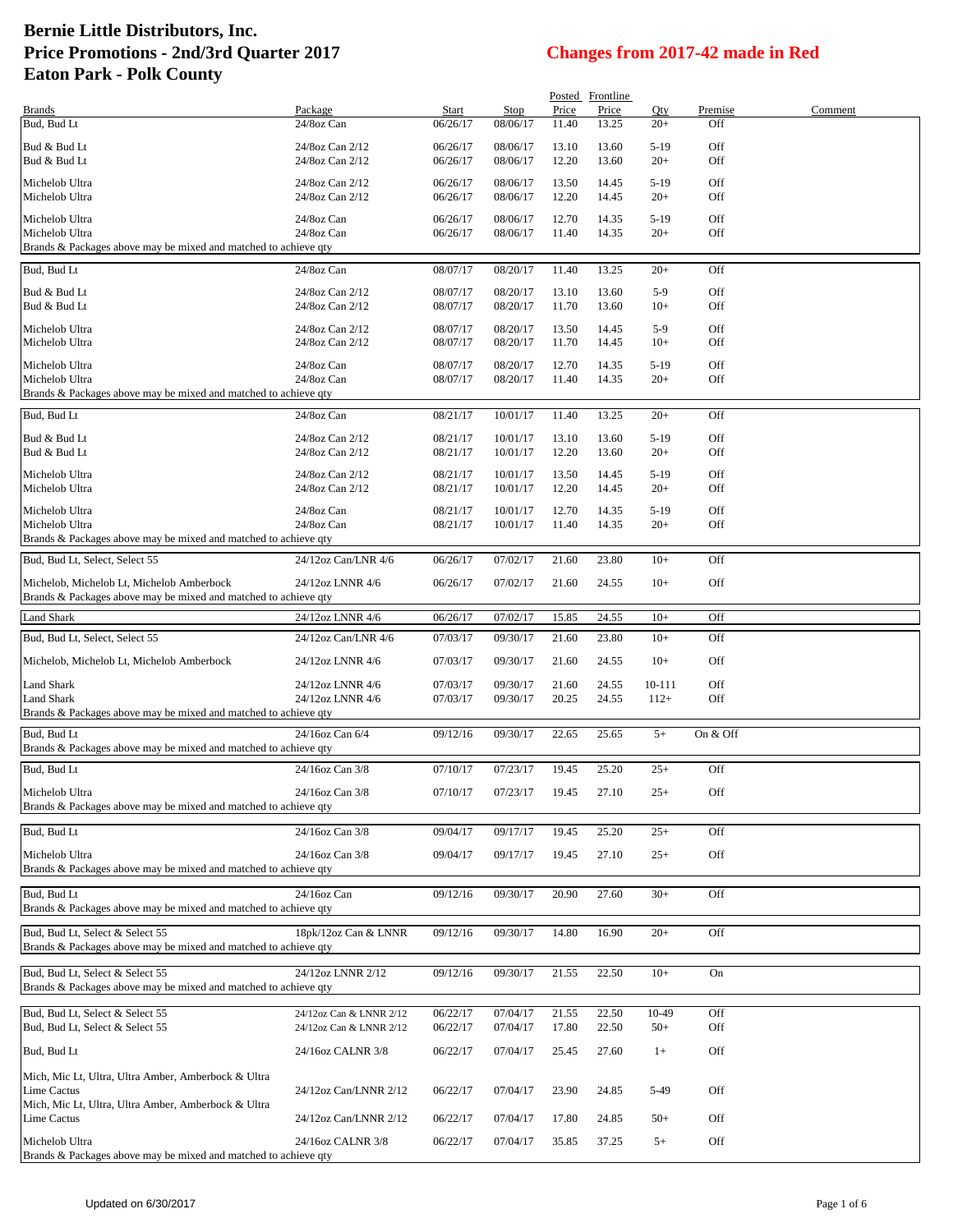|                                                                                                    |                                          |                      |                      |                | Posted Frontline |                    |            |         |
|----------------------------------------------------------------------------------------------------|------------------------------------------|----------------------|----------------------|----------------|------------------|--------------------|------------|---------|
| <b>Brands</b>                                                                                      | Package                                  | Start                | Stop                 | Price          | Price            | Qty                | Premise    | Comment |
| Bud, Bud Lt, Select & Select 55<br>Brands & Packages above may be mixed and matched to achieve gty | 24/12oz Can & LNNR 2/12                  | 07/05/17             | 09/30/17             | 21.55          | 22.50            | $10+$              | Off        |         |
|                                                                                                    |                                          |                      |                      |                |                  |                    |            |         |
| Bud, Bud Lt, Select & Select 55                                                                    | 24/12oz Can                              | 09/12/16             | 09/30/17             | 20.75          | 22.60            | $10 - 44$          | Off        |         |
| Bud, Bud Lt, Select & Select 55                                                                    | 24/12oz Can                              | 09/12/16             | 09/30/17             | 19.75          | 22.60            | $45+$              | Off        |         |
|                                                                                                    |                                          |                      |                      |                |                  |                    |            |         |
| Bud, Bud Lt,<br>Bud, Bud Lt,                                                                       | 24/12oz LNNR<br>24/12oz LNNR             | 09/12/16<br>09/12/16 | 09/30/17<br>09/30/17 | 20.75<br>19.75 | 22.60<br>22.60   | $10 - 44$<br>$45+$ | Off<br>Off |         |
|                                                                                                    |                                          |                      |                      |                |                  |                    |            |         |
| <b>Bud Light Lime</b>                                                                              | 24/12oz LNNR/Can                         | 09/12/16             | 09/30/17             | 22.20          | 24.10            | $10 - 44$          | Off        |         |
| <b>Bud Light Lime</b>                                                                              | 24/12oz LNNR/Can                         | 09/12/16             | 09/30/17             | 19.75          | 24.10            | $45+$              | Off        |         |
|                                                                                                    |                                          |                      |                      |                |                  |                    |            |         |
| Michelob Ultra<br>Michelob Ultra                                                                   | 24/12oz Can & LNNR<br>24/12oz Can & LNNR | 09/12/16<br>09/12/16 | 09/30/17<br>09/30/17 | 22.20<br>20.70 | 24.10<br>24.10   | $10 - 44$<br>$45+$ | Off<br>Off |         |
| Brands & Packages above may be mixed and matched to achieve qty                                    |                                          |                      |                      |                |                  |                    |            |         |
|                                                                                                    |                                          |                      |                      |                |                  |                    |            |         |
| Bud, Bud Lt<br>Brands & Packages above may be mixed and matched to achieve qty                     | 24/16oz CALNR                            | 09/12/16             | 09/30/17             | 24.85          | 28.50            | $98+$              | Off        |         |
|                                                                                                    |                                          |                      |                      |                |                  |                    |            |         |
| Bud, Bud Lt                                                                                        | 20/16oz CALNR                            | 05/22/17             | 09/30/17             | 17.95          | 23.00            | $22 - 65$          | Off        |         |
| Bud, Bud Lt                                                                                        | 20/16oz CALNR                            | 05/22/17             | 09/30/17             | 17.45          | 23.00            | $66+$              | Off        |         |
| Brands & Packages above may be mixed and matched to achieve qty                                    |                                          |                      |                      |                |                  |                    |            |         |
| Bud, Bud Light                                                                                     | 20/16oz CALNR                            | 04/03/17             | 09/30/17             | 17.20          | 23.00            | $144+$             | On         |         |
| Brands & Packages above may be mixed and matched to achieve qty                                    |                                          |                      |                      |                |                  |                    |            |         |
|                                                                                                    |                                          |                      |                      |                |                  | $1-49$             |            |         |
| Bud, Bud Light<br>Bud, Bud Light                                                                   | 24/16oz ALNR/CALNR<br>24/16oz ALNR/CALNR | 04/03/17<br>04/03/17 | 09/30/17<br>09/30/17 | 23.00<br>22.75 | 28.50<br>28.50   | 50-143             | On<br>On   |         |
| Bud, Bud Light                                                                                     | 24/16oz ALNR/CALNR                       | 04/03/17             | 09/30/17             | 21.55          | 28.50            | $144+$             | On         |         |
|                                                                                                    |                                          |                      |                      |                |                  |                    |            |         |
| Bud, Bud Light Sports/Holiday CALNR                                                                | 24/16oz CALNR                            | 04/03/17             | 09/30/17             | 23.00          | 28.50            | $1 - 143$          | On         |         |
| Bud, Bud Light Sports/Holiday CALNR                                                                | 24/16oz CALNR                            | 04/03/17             | 09/30/17             | 21.95          | 28.50            | $144+$             | On         |         |
| <b>Bud Light Lime</b>                                                                              | 24/16oz ALNR 4/6                         | 04/03/17             | 09/30/17             | 27.65          | 31.20            | $50+$              | On         |         |
|                                                                                                    |                                          |                      |                      |                |                  |                    |            |         |
| Bud Lt Lime & Platinum                                                                             | 24/16 CALNR 3/8                          | 04/03/17             | 09/30/17             | 31.50          | 36.15            | $1-9$              | On         |         |
| Bud Lt Lime & Platinum                                                                             | 24/16 CALNR 3/8                          | 04/03/17             | 09/30/17             | 30.67          | 36.15            | $10+$              | On         |         |
| Michelob Ultra                                                                                     | 24/16oz CALNR                            | 04/03/17             | 09/30/17             | 35.85          | 37.25            | $5+$               | On         |         |
| Brands & Packages above may be mixed and matched to achieve qty                                    |                                          |                      |                      |                |                  |                    |            |         |
|                                                                                                    |                                          |                      |                      |                |                  |                    |            |         |
| Oculto                                                                                             | 24/12oz LNNR 2/12                        | 09/12/16             | 09/30/17             | 26.65          | 29.90            | $20+$              | Off        |         |
| Michelob Ultra & Light                                                                             | 18/12oz LNNR/Cans                        | 05/29/17             | 07/30/17             | 16.95          | 18.45            | $5 - 59$           | Off        |         |
| Michelob Ultra & Light                                                                             | 18/12oz LNNR/Cans                        | 05/29/17             | 07/30/17             | 15.85          | 18.45            | $60+$              | Off        |         |
| BL Lime, Platinum, Black Crown                                                                     | 18/12oz LNNR/Cans                        | 05/29/17             | 07/30/17             | 14.99          | 18.45            | $1+$               | Off        |         |
| Brands & Packages above may be mixed and matched to achieve qty                                    |                                          |                      |                      |                |                  |                    |            |         |
| BL Lime, Platinum, Black Crown, Mich Lt & Ultra                                                    | 18/12oz LNNR/Cans                        | 07/31/17             | 09/30/17             | 16.95          | 18.45            | $5 - 59$           | Off        |         |
| BL Lime, Platinum, Black Crown, Mich Lt & Ultra                                                    | 18/12oz LNNR/Cans                        | 07/31/17             | 09/30/17             | 15.85          | 18.45            | $60+$              | Off        |         |
| Brands & Packages above may be mixed and matched to achieve qty                                    |                                          |                      |                      |                |                  |                    |            |         |
|                                                                                                    |                                          |                      |                      |                |                  |                    |            |         |
| Mich, Mic Lt, Ultra, Ultra Amber, Amberbock & Ultra<br>Lime Cactus                                 | 24/12oz Can/LNNR 2/12                    | 07/05/17             | 09/30/17             | 23.90          | 24.85            | $5+$               | Off        |         |
| Michelob Ultra                                                                                     | 24/16oz CALNR 3/8                        | 07/05/17             | 09/30/17             | 35.85          | 37.25            | $5+$               | Off        |         |
| Brands & Packages above may be mixed and matched to achieve qty                                    |                                          |                      |                      |                |                  |                    |            |         |
| BL Lime, Platinum, Black Crown & Landshark                                                         | 24/12oz LNNR 2/12                        | 09/12/16             | 09/30/17             | 20.45          | 24.10            | $10+$              | <b>ON</b>  |         |
| BL Lime, Platinum & Landshark                                                                      | 24/12oz Cans 2/12                        | 09/12/16             | 09/30/17             | 20.45          | 24.10            | $10+$              | ON         |         |
| Brands & Packages above may be mixed and matched to achieve qty                                    |                                          |                      |                      |                |                  |                    |            |         |
| BL Lime, Platinum & Black Crown                                                                    | 24/12oz Cans/LNNR 2/12                   | 06/26/17             | 07/04/17             | 23.15          | 24.10            | $1+$               | Off        |         |
|                                                                                                    |                                          |                      |                      |                |                  |                    |            |         |
| BLL Rita Family (Lime, Straw, Mango, Raz, Orange, Grape,                                           |                                          |                      |                      |                |                  |                    |            |         |
| Peach & Seasonal)<br>BLL Rita Family (Lime, Straw, Mango, Raz, Orange, Grape,                      | 24/8oz Can 2/12                          | 06/26/17             | 07/04/17             | 23.15          | 24.10            | $1-6$              | Off        |         |
| Peach & Seasonal)                                                                                  | 24/8oz Can 2/12                          | 06/26/17             | 07/04/17             | 21.30          | 24.10            | $7 - 26$           | Off        |         |
| BLL Rita Family (Lime, Straw, Mango, Raz, Orange, Grape,                                           |                                          |                      |                      |                |                  |                    |            |         |
| Peach & Seasonal)                                                                                  | 24/8oz Can 2/12                          | 06/26/17             | 07/04/17             | 13.70          | 24.10            | $27+$              | Off        |         |
| Brands & Packages above may be mixed and matched to achieve qty                                    |                                          |                      |                      |                |                  |                    |            |         |
| BL Lime, Platinum & Black Crown                                                                    | 24/12oz Cans/LNNR 2/12                   | 07/05/17             | 09/30/17             | 23.15          | 24.10            | $1+$               | Off        |         |
| BLL Rita Family (Lime, Straw, Mango, Raz, Orange, Grape,                                           |                                          |                      |                      |                |                  |                    |            |         |
| Peach & Seasonal)                                                                                  | 24/8oz Can 2/12                          | 07/05/17             | 09/30/17             | 23.15          | 24.10            | $1-6$              | Off        |         |
| BLL Rita Family (Lime, Straw, Mango, Raz, Orange, Grape,                                           |                                          |                      |                      |                |                  |                    |            |         |
| Peach & Seasonal)                                                                                  | 24/8oz Can 2/12                          | 07/05/17             | 09/30/17             | 21.30          | 24.10            | $7+$               | Off        |         |
| Brands & Packages above may be mixed and matched to achieve qty                                    |                                          |                      |                      |                |                  |                    |            |         |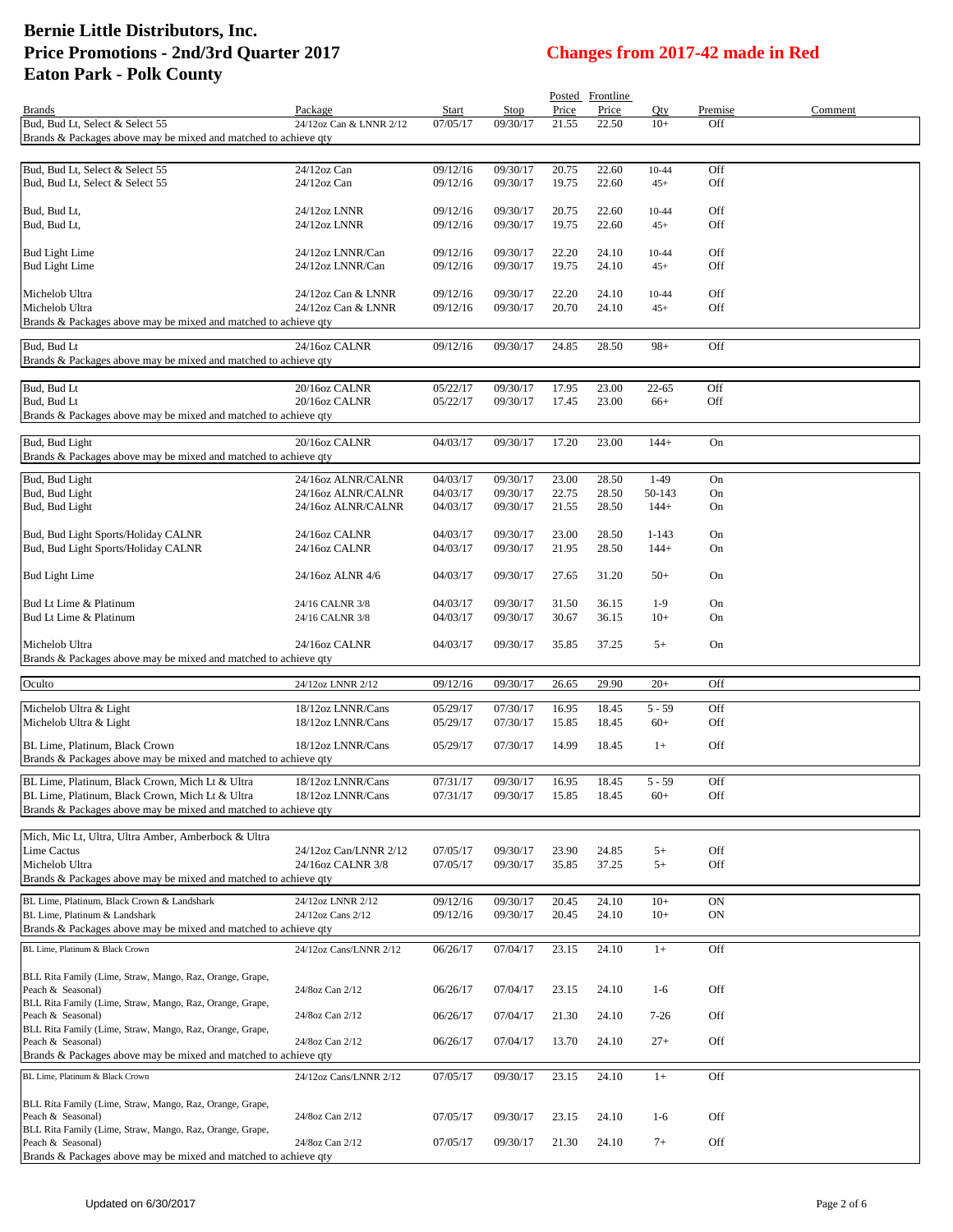|                                                                                                           |                       |          |          |       | Posted Frontline |          |         |         |
|-----------------------------------------------------------------------------------------------------------|-----------------------|----------|----------|-------|------------------|----------|---------|---------|
| <b>Brands</b>                                                                                             | Package               | Start    | Stop     | Price | Price            | Qty      | Premise | Comment |
| Bud Light Lime, Platinum & Black Crown<br>Brands & Packages above may be mixed and matched to achieve gty | 24/12oz LNNR 4/6      | 05/08/17 | 07/02/17 | 21.60 | 24.55            | $10+$    | Off     |         |
|                                                                                                           |                       |          |          |       |                  |          |         |         |
| <b>Bud Light Lime, Platinum</b>                                                                           | 24/12oz LNNR 4/6      | 07/17/17 | 07/22/17 | 15.50 | 24.55            | $10+$    | Off     | New     |
| Brands & Packages above may be mixed and matched to achieve qty                                           |                       |          |          |       |                  |          |         |         |
| Best Damn Root Beer, Cherry Cola & Cream Soda                                                             | 24/12oz LNR 4/6       | 08/28/17 | 09/03/17 | 19.20 | 30.30            | $15+$    | Off     |         |
| Brands & Packages above may be mixed and matched to achieve qty                                           |                       |          |          |       |                  |          |         |         |
|                                                                                                           | 24/12oz Can 2/12      | 06/26/17 | 07/30/17 | 24.50 | 28.50            | $5+$     | Off     |         |
| Spiked Seltzer Variety                                                                                    |                       |          |          |       |                  |          |         |         |
| Busch, Busch Lt, Nat Lt, Nat Ice & Rolling Rock                                                           | 24/12oz Can S/C       | 01/16/17 | 09/30/17 | 15.35 | 17.00            | 15-76    | Off     |         |
| Busch, Busch Lt, Nat Lt, Nat Ice & Rolling Rock                                                           | 24/12oz Can S/C       | 01/16/17 | 09/30/17 | 13.80 | 17.00            | $77+$    | Off     |         |
| Natty Daddy                                                                                               | 24/12oz Can S/C       | 01/16/17 | 09/30/17 | 15.35 | 16.10            | $1 - 4$  | Off     |         |
| Natty Daddy                                                                                               | 24/12oz Can S/C       | 01/16/17 | 09/30/17 | 14.35 | 16.10            | $5 - 76$ | Off     |         |
| Natty Daddy                                                                                               | 24/12oz Can S/C       | 01/16/17 | 09/30/17 | 13.80 | 16.10            | $77+$    | Off     |         |
| Brands & Packages above may be mixed and matched to achieve qty                                           |                       |          |          |       |                  |          |         |         |
| Busch, Busch Lt, Nat Lt, Nat Ice, Bud Ice, Rolling Rock &                                                 |                       |          |          |       |                  |          |         |         |
| <b>Busch Ice</b>                                                                                          | 18/12oz Cans/LNNR     | 04/17/17 | 09/30/17 | 9.35  | 12.40            | $40+$    | Off     |         |
| Brands & Packages above may be mixed and matched to achieve qty                                           |                       |          |          |       |                  |          |         |         |
|                                                                                                           |                       |          |          |       |                  |          |         |         |
| King Cobra & High Gravity                                                                                 | 24/16oz Can 6/4       | 09/12/16 | 09/30/17 | 17.75 | 19.55            | $5+$     | Off     |         |
| Brands & Packages above may be mixed and matched to achieve qty                                           |                       |          |          |       |                  |          |         |         |
| Shock Top & Shock Top Sampler                                                                             | 24/12oz LNNR          | 09/12/16 | 09/30/17 | 19.70 | 27.75            | $56+$    | Off     |         |
| Brands & Packages above may be mixed and matched to achieve qty                                           |                       |          |          |       |                  |          |         |         |
|                                                                                                           | 15/12oz Can           | 09/12/16 |          |       |                  | $50+$    | Off     |         |
| Shock Top & Shock Top Lemon<br>Brands & Packages above may be mixed and matched to achieve qty            |                       |          | 09/30/17 | 13.65 | 15.25            |          |         |         |
|                                                                                                           |                       |          |          |       |                  |          |         |         |
| Shock Top & Shock Top Lemon<br>Brands & Packages above may be mixed and matched to achieve qty            | 30/12oz Can 2/15      | 09/12/16 | 09/30/17 | 25.70 | 28.90            | $25+$    | Off     |         |
|                                                                                                           |                       |          |          |       |                  |          |         |         |
| Shock Top, Apple Wheat, Lemon, Pumpkin, Rasp, IPA, Winter Combo,<br>Choc, Pretzel, Ginger, Ruby Red       | 24/12oz LNNR 4/6      | 06/19/17 | 09/30/17 | 27.10 | 27.75            | $1-19$   | Off     |         |
| Shock Top, Apple Wheat, Lemon, Pumpkin, Rasp, IPA, Winter Combo,                                          |                       |          |          |       |                  |          |         |         |
| Choc, Pretzel, Ginger, Ruby Red                                                                           | 24/12oz LNNR 4/6      | 06/19/17 | 09/30/17 | 26.10 | 27.75            | 20-55    | Off     |         |
| Shock Top, Apple Wheat, Lemon, Pumpkin, Rasp, IPA, Winter Combo,<br>Choc, Pretzel, Ginger, Ruby Red       | 24/12oz LNNR 4/6      | 06/19/17 | 09/30/17 | 25.10 | 27.75            | 56-111   | Off     |         |
| Shock Top, Apple Wheat, Lemon, Pumpkin, Rasp, IPA, Winter Combo,                                          |                       |          |          |       |                  |          |         |         |
| Choc, Pretzel, Ginger, Ruby Red                                                                           | 24/12oz LNNR 4/6      | 06/19/17 | 09/30/17 | 24.10 | 27.75            | $112+$   | Off     |         |
| Brands & Packages above may be mixed and matched to achieve qty                                           |                       |          |          |       |                  |          |         |         |
| Wild Blue & Redbridge                                                                                     | 24/12oz LNNR 4/6      | 11/14/16 | 09/30/17 | 28.65 | 29.35            | $28+$    | Off     |         |
| Brands & Packages above may be mixed and matched to achieve qty                                           |                       |          |          |       |                  |          |         |         |
|                                                                                                           |                       |          |          |       |                  |          |         |         |
| Kirin Ichiban & Kirin Light                                                                               | 24/12oz LNNR 4/6      | 11/14/16 | 09/30/17 | 23.50 | 27.75            | $10+$    | Off     |         |
| Brands & Packages above may be mixed and matched to achieve qty                                           |                       |          |          |       |                  |          |         |         |
| Becks, Lt, Dark, Oktob, Sapphire, Becks NA & Bass                                                         | 24/12oz LNNR 4/6      | 05/29/17 | 07/02/17 | 22.05 | 24.55            | 56-111   | Off     |         |
| Becks, Lt, Dark, Oktob, Sapphire, Becks NA & Bass                                                         | 24/12oz LNNR 4/6      | 05/29/17 | 07/02/17 | 19.80 | 24.55            | $112+$   | Off     |         |
| Brands & Packages above may be mixed and matched to achieve qty                                           |                       |          |          |       |                  |          |         |         |
| Becks, Lt, Dark, Oktob, Sapphire, Bass                                                                    | 24/12oz LNNR 4/6      | 07/03/17 | 08/27/17 | 21.60 | 24.55            | 10-111   | Off     |         |
| Becks, Lt, Dark, Oktob, Sapphire, Bass                                                                    | 24/12oz LNNR 4/6      | 07/03/17 | 08/27/17 | 19.80 | 24.55            | $112+$   | Off     |         |
| Brands & Packages above may be mixed and matched to achieve gty                                           |                       |          |          |       |                  |          |         |         |
| <b>Bass Ale</b>                                                                                           | 24/12oz LNNR 4/6      | 08/28/17 | 09/30/17 | 21.60 | 24.55            | 10-111   | Off     |         |
| <b>Bass Ale</b>                                                                                           | 24/12oz LNNR 4/6      | 08/28/17 | 09/30/17 | 19.80 | 24.55            | $112+$   | Off     |         |
| Becks, Lt, Dark, Oktob, Sapphire                                                                          | 24/12oz LNNR 4/6      | 08/28/17 | 09/03/17 | 15.85 | 24.55            | $20+$    | Off     |         |
| Brands & Packages above may be mixed and matched to achieve qty                                           |                       |          |          |       |                  |          |         |         |
| Becks, Lt, Dark, Oktob, Sapphire                                                                          | 24/12oz LNNR 4/6      | 09/04/17 | 12/31/17 | 22.05 | 24.55            | 56-111   | Off     |         |
| Becks, Lt, Dark, Oktob, Sapphire                                                                          | 24/12oz LNNR 4/6      | 09/04/17 | 12/31/17 | 19.80 | 24.55            | $112+$   | Off     |         |
| Brands & Packages above may be mixed and matched to achieve qty                                           |                       |          |          |       |                  |          |         |         |
| Becks, Light, Dark, Oktoberfest, Sapphire & Bass                                                          | 24/12oz LNNR/CAN 2/12 | 06/19/17 | 07/09/17 | 20.35 | 24.10            | 56-111   | Off     |         |
| Becks, Light, Dark, Oktoberfest, Sapphire & Bass                                                          | 24/12oz LNNR/CAN 2/12 | 06/19/17 | 07/09/17 | 19.80 | 24.10            | $112+$   | Off     |         |
|                                                                                                           |                       |          |          |       |                  |          |         |         |
| Beck's Pilsner                                                                                            | 24/16oz CALNR 3/8     | 06/19/17 | 07/09/17 | 30.52 | 36.15            | 56-111   | Off     |         |
| Beck's Pilsner                                                                                            | 24/16oz CALNR 3/8     | 06/19/17 | 07/09/17 | 29.70 | 36.15            | $112+$   | Off     |         |
| <b>Land Shark</b>                                                                                         | 24/12oz LNNR/CAN 2/12 | 06/19/17 | 07/09/17 | 22.15 | 24.10            | 56-111   | Off     |         |
| Land Shark                                                                                                | 24/12oz LNNR/CAN 2/12 | 06/19/17 | 07/09/17 | 20.35 | 24.10            | $112+$   | Off     |         |
| Brands & Packages above may be mixed and matched to achieve qty                                           |                       |          |          |       |                  |          |         |         |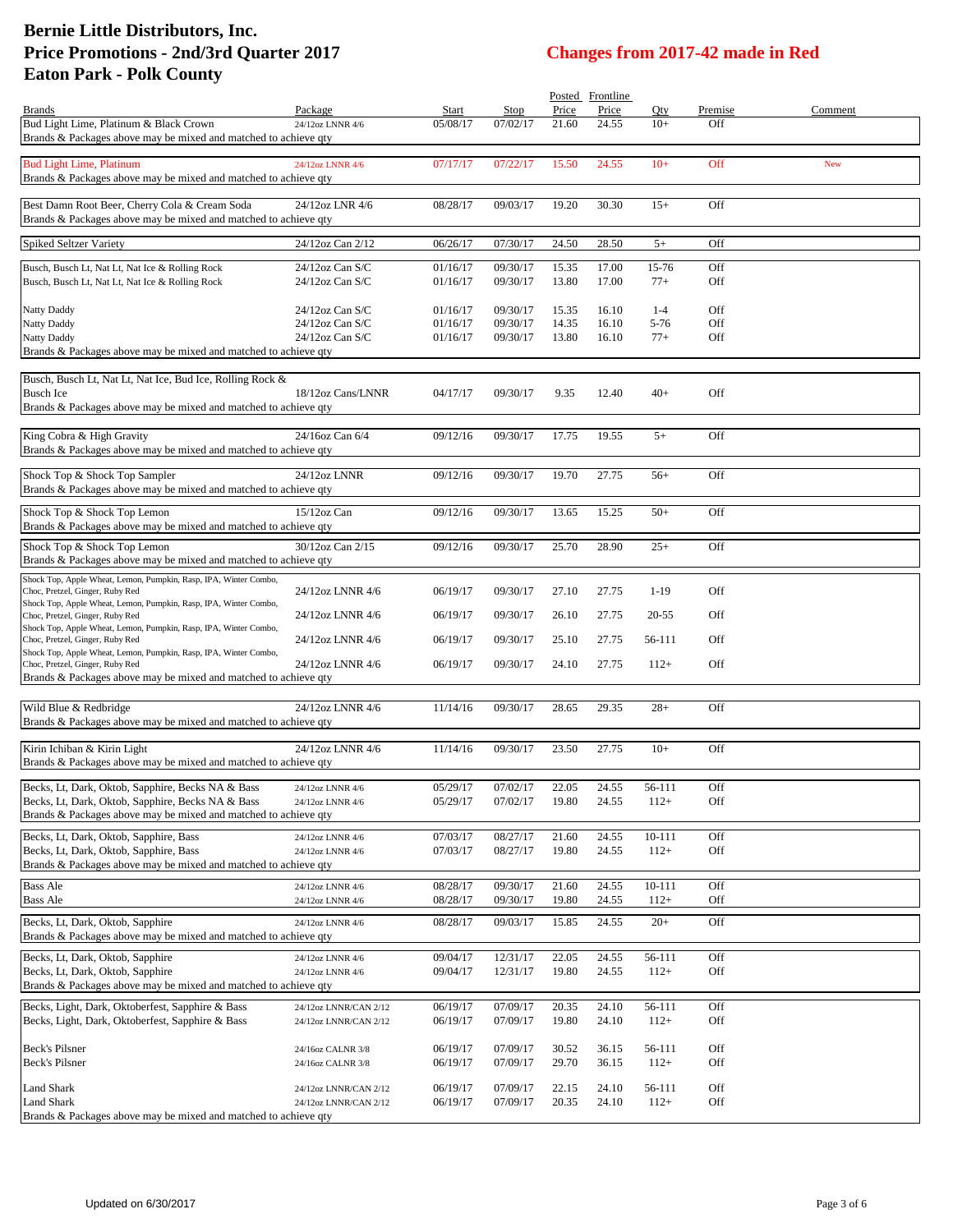|                                                                                                      |                                                |                      |                      |                | Posted Frontline |                  |            |         |
|------------------------------------------------------------------------------------------------------|------------------------------------------------|----------------------|----------------------|----------------|------------------|------------------|------------|---------|
| <b>Brands</b>                                                                                        | Package                                        | <b>Start</b>         | <b>Stop</b>          | Price          | Price            | Qty              | Premise    | Comment |
| Becks, Light, Dark, Oktoberfest, Sapphire & Bass                                                     | 24/12oz LNNR/CAN 2/12                          | 07/10/17             | 07/16/17             | 19.90          | 24.10            | $10+$            | Off        |         |
| Beck's Pilsner                                                                                       | 24/16oz CALNR 3/8                              | 07/10/17             | 07/16/17             | 28.80          | 36.15            | $10+$            | Off        |         |
| Land Shark                                                                                           | 24/12oz LNNR/CAN 2/12                          | 07/10/17             | 07/16/17             | 19.90          | 24.10            | $10+$            | Off        |         |
| Brands & Packages above may be mixed and matched to achieve qty                                      |                                                |                      |                      |                |                  |                  |            |         |
|                                                                                                      |                                                |                      |                      |                |                  |                  |            |         |
| Becks, Light, Dark, Oktoberfest, Sapphire & Bass                                                     | 24/12oz LNNR/CAN 2/12                          | 07/17/17             | 08/13/17             | 20.35          | 24.10            | 56-111           | Off        |         |
| Becks, Light, Dark, Oktoberfest, Sapphire & Bass                                                     | 24/12oz LNNR/CAN 2/12                          | 07/17/17             | 08/13/17             | 19.80          | 24.10            | $112+$           | Off        |         |
| Beck's Pilsner                                                                                       |                                                |                      |                      |                |                  |                  | Off        |         |
| Beck's Pilsner                                                                                       | 24/16oz CALNR 3/8<br>24/16oz CALNR 3/8         | 07/17/17<br>07/17/17 | 08/13/17<br>08/13/17 | 30.52<br>29.70 | 36.15<br>36.15   | 56-111<br>$112+$ | Off        |         |
|                                                                                                      |                                                |                      |                      |                |                  |                  |            |         |
| Land Shark                                                                                           | 24/12oz LNNR/CAN 2/12                          | 07/17/17             | 08/13/17             | 22.15          | 24.10            | 56-111           | Off        |         |
| Land Shark                                                                                           | 24/12oz LNNR/CAN 2/12                          | 07/17/17             | 08/13/17             | 20.35          | 24.10            | $112+$           | Off        |         |
| Brands & Packages above may be mixed and matched to achieve qty                                      |                                                |                      |                      |                |                  |                  |            |         |
|                                                                                                      |                                                |                      |                      |                | 24.10            | $10+$            | Off        |         |
| Becks, Light, Dark, Oktoberfest, Sapphire & Bass                                                     | 24/12oz LNNR/CAN 2/12                          | 08/14/17             | 08/20/17             | 19.90          |                  |                  |            |         |
| Beck's Pilsner                                                                                       | 24/16oz CALNR 3/8                              | 08/14/17             | 08/20/17             | 28.80          | 36.15            | $10+$            | Off        |         |
| Land Shark                                                                                           | 24/12oz LNNR/CAN 2/12                          | 08/14/17             | 08/20/17             | 19.90          | 24.10            | $10+$            | Off        |         |
| Brands & Packages above may be mixed and matched to achieve qty                                      |                                                |                      |                      |                |                  |                  |            |         |
|                                                                                                      |                                                |                      |                      |                |                  |                  |            |         |
| Becks, Light, Dark, Oktoberfest, Sapphire & Bass                                                     | 24/12oz LNNR/CAN 2/12                          | 08/21/17             | 09/10/17             | 20.35          | 24.10            | 56-111           | Off        |         |
| Becks, Light, Dark, Oktoberfest, Sapphire & Bass                                                     | 24/12oz LNNR/CAN 2/12                          | 08/21/17             | 09/10/17             | 19.80          | 24.10            | $112+$           | Off        |         |
|                                                                                                      |                                                |                      |                      |                |                  |                  |            |         |
| Beck's Pilsner<br>Beck's Pilsner                                                                     | 24/16oz CALNR 3/8<br>24/16oz CALNR 3/8         | 08/21/17<br>08/21/17 | 09/10/17<br>09/10/17 | 30.52<br>29.70 | 36.15<br>36.15   | 56-111<br>$112+$ | Off<br>Off |         |
|                                                                                                      |                                                |                      |                      |                |                  |                  |            |         |
| Land Shark                                                                                           | 24/12oz LNNR/CAN 2/12                          | 08/21/17             | 09/10/17             | 22.15          | 24.10            | 56-111           | Off        |         |
| Land Shark                                                                                           | 24/12oz LNNR/CAN 2/12                          | 08/21/17             | 09/10/17             | 20.35          | 24.10            | $112+$           | Off        |         |
| Brands & Packages above may be mixed and matched to achieve qty                                      |                                                |                      |                      |                |                  |                  |            |         |
|                                                                                                      |                                                |                      |                      |                |                  |                  |            |         |
| Becks, Light, Dark, Oktoberfest, Sapphire & Bass                                                     | 24/12oz LNNR/CAN 2/12                          | 09/11/17             | 09/17/17             | 19.90          | 24.10            | $10+$            | Off        |         |
| Beck's Pilsner                                                                                       | 24/16oz CALNR 3/8                              | 09/11/17             | 09/17/17             | 28.80          | 36.15            | $10+$            | Off        |         |
|                                                                                                      |                                                |                      |                      |                |                  |                  |            |         |
| Land Shark                                                                                           | 24/12oz LNNR/CAN 2/12                          | 09/11/17             | 09/17/17             | 19.90          | 24.10            | $10+$            | Off        |         |
| Brands & Packages above may be mixed and matched to achieve qty                                      |                                                |                      |                      |                |                  |                  |            |         |
|                                                                                                      |                                                |                      |                      |                |                  |                  | Off        |         |
| Becks, Light, Dark, Oktoberfest, Sapphire & Bass<br>Becks, Light, Dark, Oktoberfest, Sapphire & Bass | 24/12oz LNNR/CAN 2/12<br>24/12oz LNNR/CAN 2/12 | 09/18/17<br>09/18/17 | 10/08/17<br>10/08/17 | 20.35<br>19.80 | 24.10<br>24.10   | 56-111<br>$112+$ | Off        |         |
|                                                                                                      |                                                |                      |                      |                |                  |                  |            |         |
| Beck's Pilsner                                                                                       | 24/16oz CALNR 3/8                              | 09/18/17             | 10/08/17             | 30.52          | 36.15            | 56-111           | Off        |         |
| Beck's Pilsner                                                                                       | 24/16oz CALNR 3/8                              | 09/18/17             | 10/08/17             | 29.70          | 36.15            | $112+$           | Off        |         |
|                                                                                                      |                                                |                      |                      |                |                  |                  |            |         |
| Land Shark                                                                                           | 24/12oz LNNR/CAN 2/12                          | 09/18/17             | 10/08/17             | 22.15          | 24.10            | 56-111           | Off        |         |
| <b>Land Shark</b>                                                                                    | 24/12oz LNNR/CAN 2/12                          | 09/18/17             | 10/08/17             | 20.35          | 24.10            | $112+$           | Off        |         |
| Brands & Packages above may be mixed and matched to achieve qty                                      |                                                |                      |                      |                |                  |                  |            |         |
|                                                                                                      |                                                |                      |                      |                |                  |                  |            |         |
| Beck's, Sapphire, Black Crown, BL Lime, Platinum,                                                    |                                                |                      |                      |                |                  |                  |            |         |
| Michelob Ultra & Landshark                                                                           | 24/16oz CAN 6/4                                | 02/06/17             | 09/30/17             | 25.75          | 28.00            | $1 - 2$          | Off        |         |
| Beck's, Sapphire, Black Crown, BL Lime, Platinum,<br>Michelob Ultra & Landshark                      | 24/16oz CAN 6/4                                | 02/06/17             | 09/30/17             | 24.90          | 28.00            | $3+$             | Off        |         |
|                                                                                                      |                                                |                      |                      |                |                  |                  |            |         |
| Shock Top, Apple, Lemon, Pumpkin, Shockolate &                                                       |                                                |                      |                      |                |                  |                  |            |         |
| <b>Twisted Pretzel</b>                                                                               | 24/16oz CAN 6/4                                | 02/06/17             | 09/30/17             | 29.80          | 33.50            | $1 - 2$          | Off        |         |
| Shock Top, Apple, Lemon, Pumpkin, Shockolate &                                                       |                                                |                      |                      |                |                  |                  |            |         |
| <b>Twisted Pretzel</b>                                                                               | 24/16oz CAN 6/4                                | 02/06/17             | 09/30/17             | 24.90          | 33.50            | $3+$             | Off        |         |
|                                                                                                      |                                                |                      |                      |                |                  |                  |            |         |
| Goose 312, IPA, Green Line & Four Star Pilsner                                                       | 24/16oz CAN 6/4                                | 02/06/17             | 09/30/17             | 29.80          | 31.95            | $1-2$            | Off        |         |
| Goose 312, IPA, Green Line & Four Star Pilsner                                                       | 24/16oz CAN 6/4                                | 02/06/17             | 09/30/17             | 24.90          | 31.95            | $3+$             | Off        |         |
|                                                                                                      |                                                |                      |                      |                |                  |                  |            |         |
| Bud Chelada, Bud Lt Chelada                                                                          | 24/16oz Can 6/4                                | 02/06/17             | 09/30/17             | 29.80          | 33.50            | $1+$             | Off        |         |
| Rita Splash (Lime, Strawberry & Pineapple)                                                           | 24/16oz CAN 4/6                                | 02/06/17             | 09/30/17             | 29.80          | 37.50            | $1+$             | Off        |         |
|                                                                                                      |                                                |                      |                      |                |                  |                  |            |         |
| BL Lime Rita Family & Oculto                                                                         | 24/16oz CAN 6/4                                | 02/06/17             | 09/30/17             | 29.80          | 37.50            | $1+$             | Off        |         |
| Brands & Packages above may be mixed and matched to achieve qty                                      |                                                |                      |                      |                |                  |                  |            |         |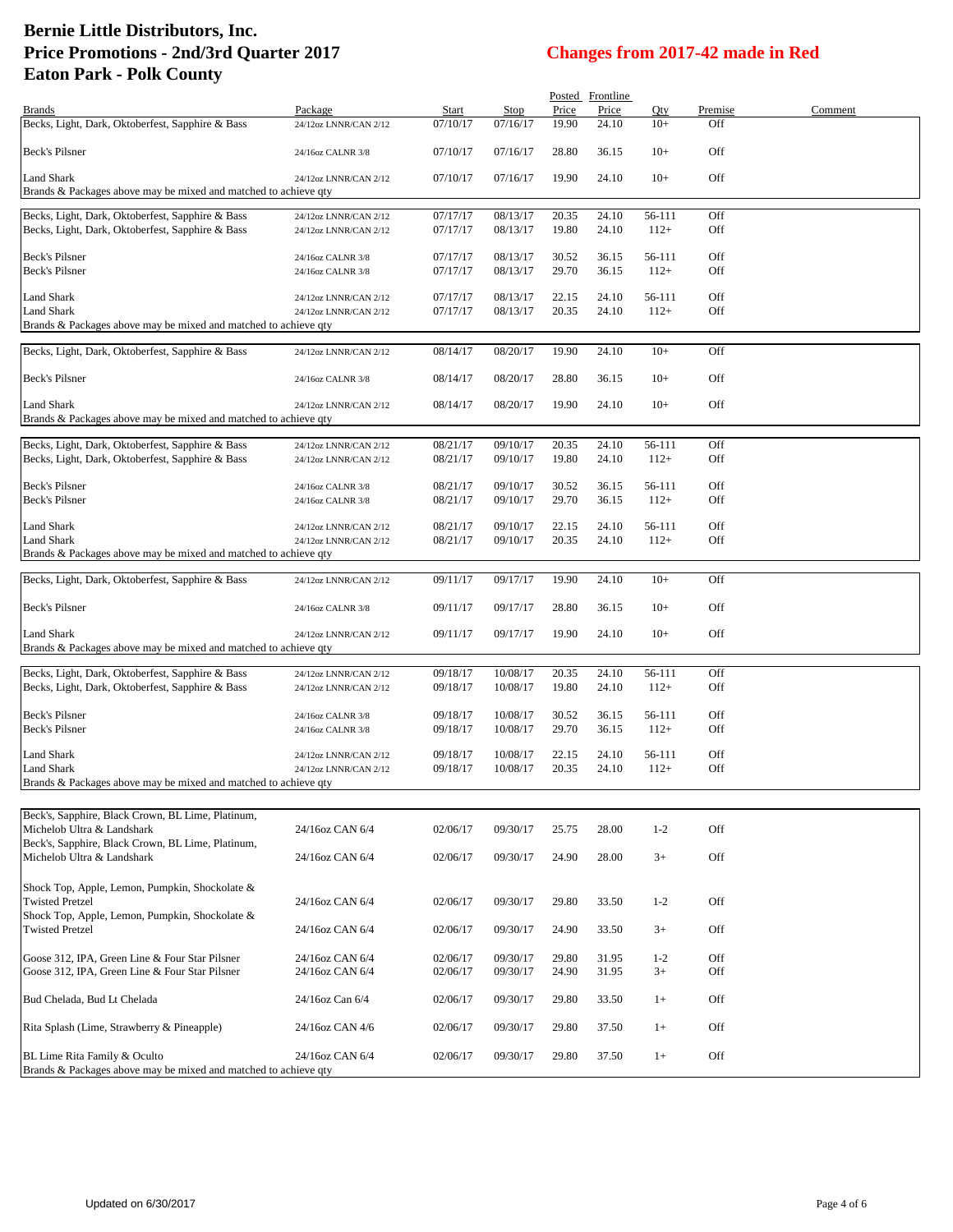| Brands                                                                                                                                                                                                                                                                                                                        | Package                                         | Start                | Stop                  | Price          | Posted Frontline<br>Price | Qty            | Premise    | Comment |
|-------------------------------------------------------------------------------------------------------------------------------------------------------------------------------------------------------------------------------------------------------------------------------------------------------------------------------|-------------------------------------------------|----------------------|-----------------------|----------------|---------------------------|----------------|------------|---------|
|                                                                                                                                                                                                                                                                                                                               |                                                 |                      |                       |                |                           |                |            |         |
| BP Blueberry, Oktoberfest, Pumpkin, Summer, Winter, Spring, Toasted<br>Lager, Hoptical Illusion, Mosaic Session IPA & Honey Robber                                                                                                                                                                                            | 24/12oz LNNR 4/6                                | 06/26/17             | 09/30/17              | 27.70          | 30.90                     | 25-55          | Off        |         |
| BP Blueberry, Oktoberfest, Pumpkin, Summer, Winter, Spring, Toasted<br>Lager, Hoptical Illusion, Mosaic Session IPA & Honey Robber                                                                                                                                                                                            | 24/12oz LNNR 4/6                                | 06/26/17             | 09/30/17              | 26.70          | 30.90                     | $56+$          | Off        |         |
| Goose 312, 312 Pale Ale, Honkers, IPA, Winter, Summer, Harvest Ale,<br>Sixth Day, Endless IPA, Rambler IPA, Oktob, 10 Hills Pale Ale, Four Star,<br>Green Line, Preseason<br>Goose 312, 312 Pale Ale, Honkers, IPA, Winter, Summer, Harvest Ale,<br>Sixth Day, Endless IPA, Rambler IPA, Oktob, 10 Hills Pale Ale, Four Star, | 24/12oz LNNR/Can 4/6                            | 06/26/17             | 09/30/17              | 27.70          | 30.90                     | 25-55          | Off        |         |
| Green Line, Preseason<br>Brands & Packages above may be mixed and matched to achieve qty                                                                                                                                                                                                                                      | 24/12oz LNNR/Can 4/6                            | 06/26/17             | 09/30/17              | 26.70          | 30.90                     | $56+$          | Off        |         |
| Shock Top, Wheat IPA, Lemon, Pumpkin, Variety, Apple, Winter, Honey                                                                                                                                                                                                                                                           |                                                 |                      |                       |                |                           |                |            |         |
| Bourbon, Choc, Pretzel, Ginger & Ruby Red<br>Shock Top, Wheat IPA, Lemon, Pumpkin, Variety, Apple, Winter, Honey                                                                                                                                                                                                              | 24/12oz LNNR/Can 2/12                           | 01/23/17             | 09/30/17              | 24.60          | 27.75                     | 14-55          | Off        |         |
| Bourbon, Choc, Pretzel, Ginger & Ruby Red                                                                                                                                                                                                                                                                                     | 24/12oz LNNR/Can 2/12                           | 01/23/17             | 09/30/17              | 23.60          | 27.75                     | 56-111         | Off        |         |
| Shock Top, Wheat IPA, Lemon, Pumpkin, Variety, Apple, Winter, Honey<br>Bourbon, Choc, Pretzel, Ginger & Ruby Red                                                                                                                                                                                                              | 24/12oz LNNR/Can 2/12                           | 01/23/17             | 09/30/17              | 22.60          | 27.75                     | $112+$         | Off        |         |
| Goose 312, 312 Pale, Honkers, IPA, Winter, Summer, Fall, Harvest Ale,<br>Endless IPA, Winter, Four Star, Green Line & Johnny Appleseed                                                                                                                                                                                        | 24/12oz LNNR/CN 2/12                            | 01/23/17             | 09/30/17              | 26.25          | 29.65                     | 14-55          | Off        |         |
| Goose 312, 312 Pale, Honkers, IPA, Winter, Summer, Fall, Harvest Ale,<br>Endless IPA, Winter, Four Star, Green Line & Johnny Appleseed                                                                                                                                                                                        |                                                 |                      |                       |                |                           |                |            |         |
| Brands & Packages above may be mixed and matched to achieve qty                                                                                                                                                                                                                                                               | 24/12oz LNNR/CN 2/12                            | 01/23/17             | 09/30/17              | 25.25          | 29.65                     | $56+$          | Off        |         |
|                                                                                                                                                                                                                                                                                                                               |                                                 |                      |                       |                |                           |                |            |         |
| Goose Seasonal Sampler<br>Goose Seasonal Sampler                                                                                                                                                                                                                                                                              | 24/12oz Can<br>24/12oz Can                      | 01/02/17<br>01/02/17 | 09/30/17<br>09/30/17  | 25.45<br>24.45 | 28.85<br>28.85            | 14-55<br>$56+$ | Off<br>Off |         |
| Brands & Packages above may be mixed and matched to achieve qty                                                                                                                                                                                                                                                               |                                                 |                      |                       |                |                           |                |            |         |
| Goose Seasonal Sampler                                                                                                                                                                                                                                                                                                        | 24/12oz LNNR                                    | 01/02/17             | 09/30/17              | 26.80          | 28.85                     | $10 - 55$      | Off        |         |
| Goose Seasonal Sampler                                                                                                                                                                                                                                                                                                        | 24/12oz LNNR                                    | 01/02/17             | 09/30/17              | 25.50          | 28.85                     | 56-111         | Off        |         |
| Goose Seasonal Sampler                                                                                                                                                                                                                                                                                                        | 24/12oz LNNR                                    | 01/02/17             | 09/30/17              | 24.50          | 28.85                     | $112+$         | Off        |         |
| Brands & Packages above may be mixed and matched to achieve qty                                                                                                                                                                                                                                                               |                                                 |                      |                       |                |                           |                |            |         |
| <b>Boddington's Pub</b>                                                                                                                                                                                                                                                                                                       | 24/16oz CAN 6/4                                 | 01/04/16             | 09/30/17              | 39.15          | 41.75                     | $72+$          | Off        |         |
|                                                                                                                                                                                                                                                                                                                               |                                                 |                      |                       |                |                           |                |            |         |
| Stella Artois                                                                                                                                                                                                                                                                                                                 | 20/9.6oz LNR                                    | 09/12/16             | 09/30/17              | 19.90          | 21.95                     | $3+$           | Off        |         |
| Stella Artois, Cidre, Hoegaarden, Leffe Blonde/Brown                                                                                                                                                                                                                                                                          | 24/11.2oz LNNR/CN 4/6                           | 05/01/17             | 09/30/17              | 26.40          | 32.55                     | 56-111         | Off        |         |
| Stella Artois, Cidre, Hoegaarden, Leffe Blonde/Brown                                                                                                                                                                                                                                                                          | 24/11.2oz LNNR/CN 4/6                           | 05/01/17             | 09/30/17              | 25.75          | 32.55                     | 112-215        | Off        |         |
| Stella Artois, Cidre, Hoegaarden, Leffe Blonde/Brown                                                                                                                                                                                                                                                                          | 24/11.2oz LNNR/CN 4/6                           | 05/01/17             | 09/30/17              | 24.46          | 32.55                     | $216+$         | Off        |         |
| Stella, Stella Cidre, Hoegaarden, Belgian Sampler                                                                                                                                                                                                                                                                             | 24/11.2oz LNNR/Can 2/12 &                       |                      |                       |                |                           |                |            |         |
|                                                                                                                                                                                                                                                                                                                               | 20/14.9oz Can 2/12<br>24/11.2oz LNNR/Can 2/12 & | 05/01/17             | 09/30/17              | 30.30          | 33.30                     | $1-4$          | Off        |         |
| Stella, Stella Cidre, Hoegaarden, Belgian Sampler                                                                                                                                                                                                                                                                             | 20/14.9oz Can 2/12<br>24/11.2oz LNNR/Can 2/12 & | 05/01/17             | 09/30/17              | 27.00          | 33.30                     | $5 - 55$       | Off        |         |
| Stella, Stella Cidre, Hoegaarden, Belgian Sampler                                                                                                                                                                                                                                                                             | 20/14.9oz Can 2/12<br>24/11.2oz LNNR/Can 2/12 & | 05/01/17             | 09/30/17              | 26.40          | 33.30                     | 56-111         | Off        |         |
| Stella, Stella Cidre, Hoegaarden, Belgian Sampler                                                                                                                                                                                                                                                                             | 20/14.9oz Can 2/12                              | 05/01/17             | 09/30/17              | 25.75          | 33.30                     | $112+$         | Off        |         |
| Brands & Packages above may be mixed and matched to achieve qty                                                                                                                                                                                                                                                               |                                                 |                      |                       |                |                           |                |            |         |
| Montejo                                                                                                                                                                                                                                                                                                                       | 24/12oz Can 2/12                                | 11/14/16             | 09/30/17              | 19.95          | 23.00                     | $5+$           | Off & On   |         |
| Kona Longboard, Fire Rock, Pipeline, Wailua Wheat, Koko Brown,<br>Castaway, Big Wave, Lemongrass & Lavaman<br>Brands & Packages above may be mixed and matched to achieve qty                                                                                                                                                 | 24/12oz LNNR 4/6                                | 05/29/17             | 09/03/17              | 23.56          | 28.76                     | $25+$          | On & Off   |         |
| Kona Longboard, Fire Rock, Pipeline, Wailua Wheat, Koko Brown,<br>Castaway, Big Wave, Lemongrass & Lavaman                                                                                                                                                                                                                    | 24/12oz LNNR 4/6                                | 09/04/17             | 09/30/17              | 25.56          | 28.76                     | 15-24          | On & Off   |         |
| Kona Longboard, Fire Rock, Pipeline, Wailua Wheat, Koko Brown,                                                                                                                                                                                                                                                                | 24/12oz LNNR 4/6                                | 09/04/17             | 09/30/17              | 23.56          | 28.76                     | $25+$          | On & Off   |         |
| Castaway, Big Wave, Lemongrass & Lavaman<br>Brands & Packages above may be mixed and matched to achieve qty                                                                                                                                                                                                                   |                                                 |                      |                       |                |                           |                |            |         |
|                                                                                                                                                                                                                                                                                                                               |                                                 |                      |                       |                |                           |                |            |         |
| Widmer Hefeweizen, Drop Top Amber Ale, Drifter Pale Ale, Rotator IPA,<br>Upheaval, Alchemy & BRRR                                                                                                                                                                                                                             | 24/12oz LNNR 4/6                                | 05/29/17             | 07/02/17              | 28.80          | 32.00                     | $15+$          | Off        |         |
| Widmer Hefeweizen, Drop Top Amber Ale, Drifter Pale Ale, Rotator IPA,                                                                                                                                                                                                                                                         |                                                 |                      |                       |                |                           |                |            |         |
| Upheaval, Alchemy & BRRR                                                                                                                                                                                                                                                                                                      | 24/12oz LNNR 4/6                                | 08/01/17             | 08/27/17              | 28.80          | 32.00                     | $15+$          | Off        |         |
| Brands & Packages above may be mixed and matched to achieve qty                                                                                                                                                                                                                                                               |                                                 |                      |                       |                |                           |                |            |         |
|                                                                                                                                                                                                                                                                                                                               |                                                 |                      |                       |                |                           |                |            |         |
| Widmer Omission IPA, Lager & Pale Ale                                                                                                                                                                                                                                                                                         | 24/12oz LNNR 4/6                                | 08/28/17             | 09/30/17              | 28.80          | 32.00                     | $15+$          | Off        |         |
| Brands & Packages above may be mixed and matched to achieve qty<br>SweetWater 420, IPA & Tacklebox                                                                                                                                                                                                                            | 24/12oz LNNR/Can 2/12                           |                      | 10/10/2016 12/30/2017 | 27.00          | 29.15                     | $5+$           | Off        |         |